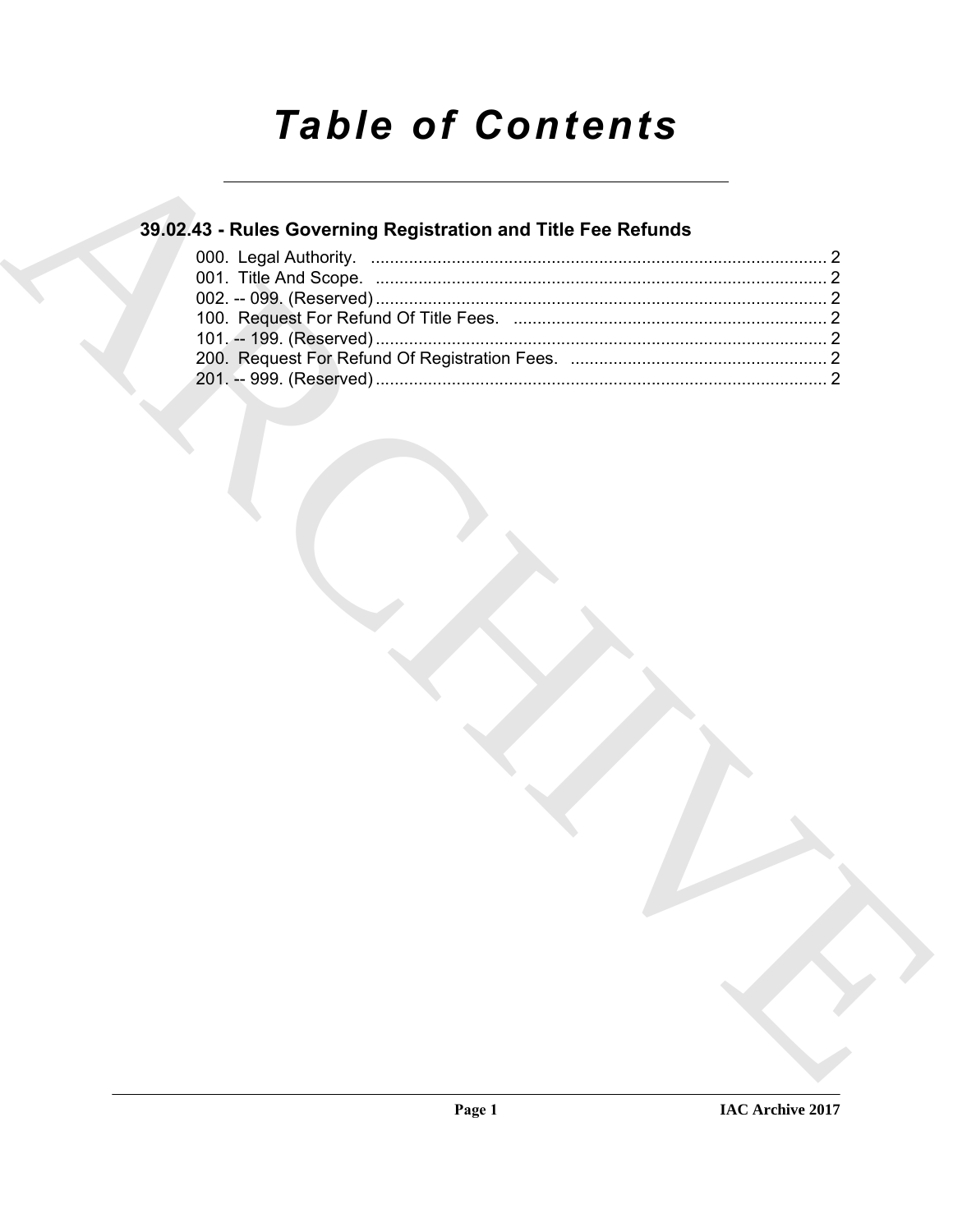#### **IDAPA 39 TITLE 02 CHAPTER 43**

#### **39.02.43 - RULES GOVERNING REGISTRATION AND TITLE FEE REFUNDS**

#### <span id="page-1-1"></span><span id="page-1-0"></span>**000. LEGAL AUTHORITY.**

This rule is adopted under the authority of Sections 49-201 and 49-507, Idaho Code. (12-26-90)

#### <span id="page-1-2"></span>**001. TITLE AND SCOPE.**

This rule specifies provisions for the refund of title and registration fees on vehicles and/or motor vehicles.

(12-26-90)

#### <span id="page-1-3"></span>**002. -- 099. (RESERVED)**

#### <span id="page-1-12"></span><span id="page-1-4"></span>**100. REQUEST FOR REFUND OF TITLE FEES.**

A refund will be granted if: (12-26-90)

<span id="page-1-14"></span>**01.** Withdrawal of Application. The applicant requests the title application be withdrawn before the ssessor transmits the application to the Motor Vehicle Bureau; or (12-26-90) county assessor transmits the application to the Motor Vehicle Bureau; or

<span id="page-1-13"></span>**02. Process of Documents**. The title application has been mailed directly to the Motor Vehicle Bureau and the request is made before the documents are processed. (12-26-90) in Boise and the request is made before the documents are processed.

#### <span id="page-1-5"></span>**101. -- 199. (RESERVED)**

#### <span id="page-1-6"></span>**200. REQUEST FOR REFUND OF REGISTRATION FEES.**

<span id="page-1-11"></span><span id="page-1-8"></span>

| 01. | <b>Refund Granted.</b> A refund may be granted if: | $(12-26-90)$ |
|-----|----------------------------------------------------|--------------|
|     |                                                    |              |

**a.** The applicant can show the motor vehicle was registered in error by the Department or County; and (12-26-90)

**b.** All plates, stickers and registration certificates are returned to the County. (12-26-90)

<span id="page-1-10"></span>**02. Refund Denied**. A refund shall not be granted if: (12-26-90)

**a.** An error by the Department or County in registering the motor vehicle exists but all plates, n stickers and registration certificates are not returned to the Department. (12-26-90) validation stickers and registration certificates are not returned to the Department.

**SHOZA 3 - RULES GOVERNING REGISTRATION AND TITLE FEE REFUNDS<br>
(B).** LEGAL AUTHORITY<br>
(B). THE A NODE CORE are crited of this and registration force or which is and or moto vehicles.<br>
(B). -999. (RESTRATION OF TITLE RTES. **b.** The motor vehicle is registered and: The registrant is incapacitated, out of state, in the armed forces, or is otherwise unable to operate the motor vehicle; or the motor vehicle is damaged, destroyed by accident or fire, or is no longer operational; or the registration is rescinded for any violation of the Uniform Motor Vehicle Registration Act or other provisions of Section 49-202 and Section 49-456, Idaho Code. (12-26-90) Registration Act or other provisions of Section 49-202 and Section 49-456, Idaho Code.

<span id="page-1-9"></span>**Mailing and Handling Fees**. The decision to refund the administrative mailing and handling fees causts shall be determined by individual counties. (12-26-90) for valid refund requests shall be determined by individual counties.

#### <span id="page-1-7"></span>**201. -- 999. (RESERVED)**